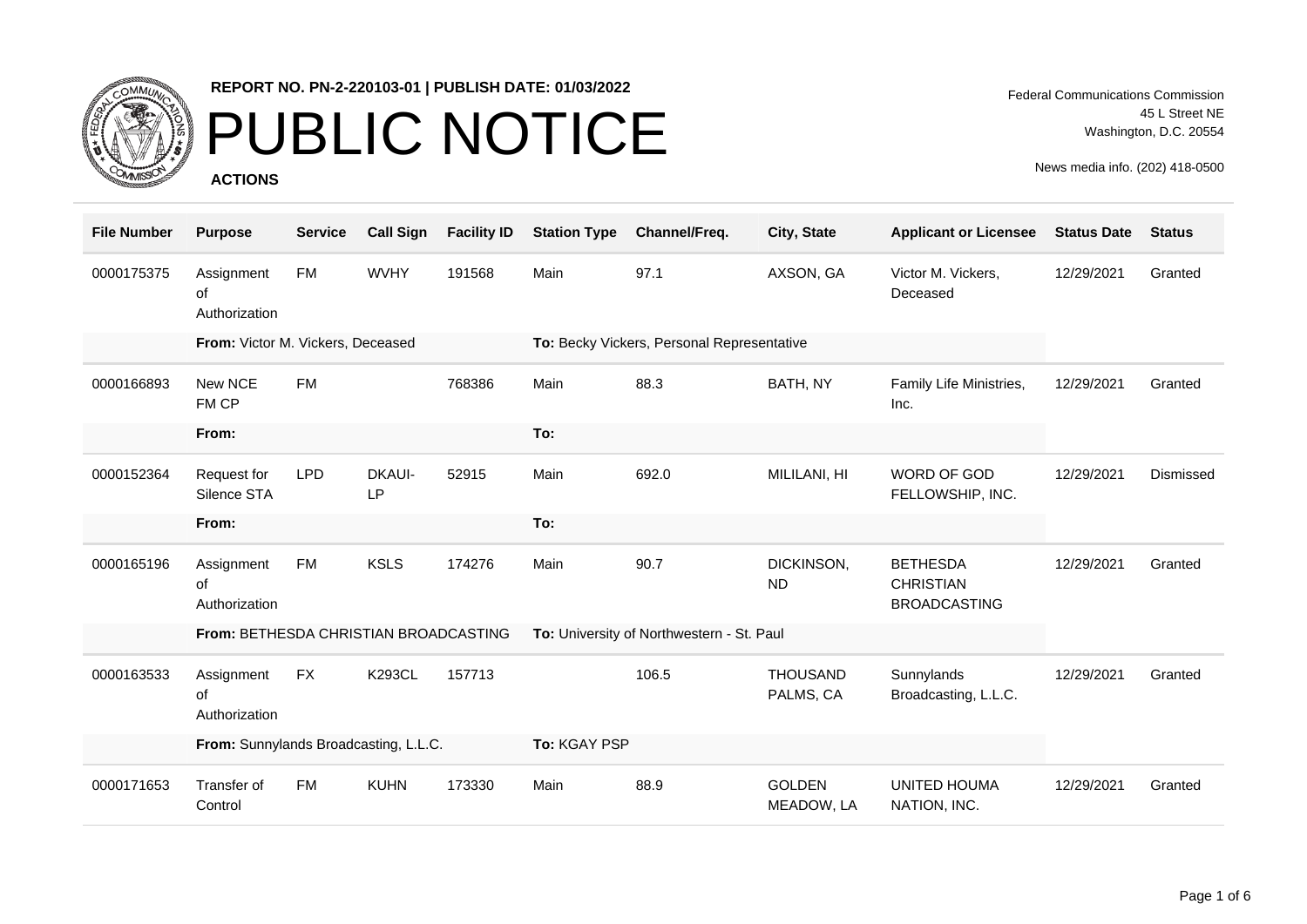

### PUBLIC NOTICE

**ACTIONS**

Federal Communications Commission 45 L Street NE Washington, D.C. 20554

| <b>File Number</b> | <b>Purpose</b>                                       | <b>Service</b> | <b>Call Sign</b> | <b>Facility ID</b> | <b>Station Type</b>                  | Channel/Freq.                             | City, State       | <b>Applicant or Licensee</b>                                             | <b>Status Date</b> | <b>Status</b> |
|--------------------|------------------------------------------------------|----------------|------------------|--------------------|--------------------------------------|-------------------------------------------|-------------------|--------------------------------------------------------------------------|--------------------|---------------|
|                    | From: UNITED HOUMA NATION, INC. (OLD<br>BOARD)       |                |                  |                    |                                      | To: UNITED HOUMA NATION, INC. (NEW BOARD) |                   |                                                                          |                    |               |
| 0000167330         | New NCE<br>FM CP<br>Amendment                        | <b>FM</b>      |                  | 768711             | Main                                 | 88.1                                      | KIMBALL, NE       | Cedar Cove<br>Broadcasting, Inc.                                         | 12/29/2021         | Granted       |
|                    | From:                                                |                |                  |                    | To:                                  |                                           |                   |                                                                          |                    |               |
| 0000169641         | Assignment<br>of<br>Authorization                    | <b>FM</b>      | <b>KQMX</b>      | 166070             | Main                                 | 105.7                                     | LOST HILLS,<br>CA | <b>DEPORTESY</b><br><b>MUSICA</b><br><b>COMUNICACIONES</b><br><b>LLC</b> | 12/29/2021         | Granted       |
|                    | From: DEPORTES Y MUSICA<br><b>COMUNICACIONES LLC</b> |                |                  |                    | To: The De Alba Family Trust of 2000 |                                           |                   |                                                                          |                    |               |
| 0000166718         | New NCE<br>FM CP                                     | <b>FM</b>      |                  | 767009             | Main                                 | 88.1                                      | Minot, ND         | <b>Calvary Chapel Minot</b>                                              | 12/29/2021         | Granted       |
|                    | From:                                                |                |                  |                    | To:                                  |                                           |                   |                                                                          |                    |               |
| 0000165510         | New NCE<br>FM CP                                     | <b>FM</b>      |                  | 763129             | Main                                 | 89.7                                      | Eureka, MT        | The University of<br>Montana                                             | 12/29/2021         | Granted       |
|                    | From:                                                |                |                  |                    | To:                                  |                                           |                   |                                                                          |                    |               |
| 0000176846         | License To<br>Cover                                  | <b>FX</b>      | <b>K226BU</b>    | 156607             |                                      | 93.1                                      | ASPEN, CO         | <b>BS&amp;T WIRELESS,</b><br>INC.                                        | 12/29/2021         | Pending       |
|                    | From:                                                |                |                  |                    | To:                                  |                                           |                   |                                                                          |                    |               |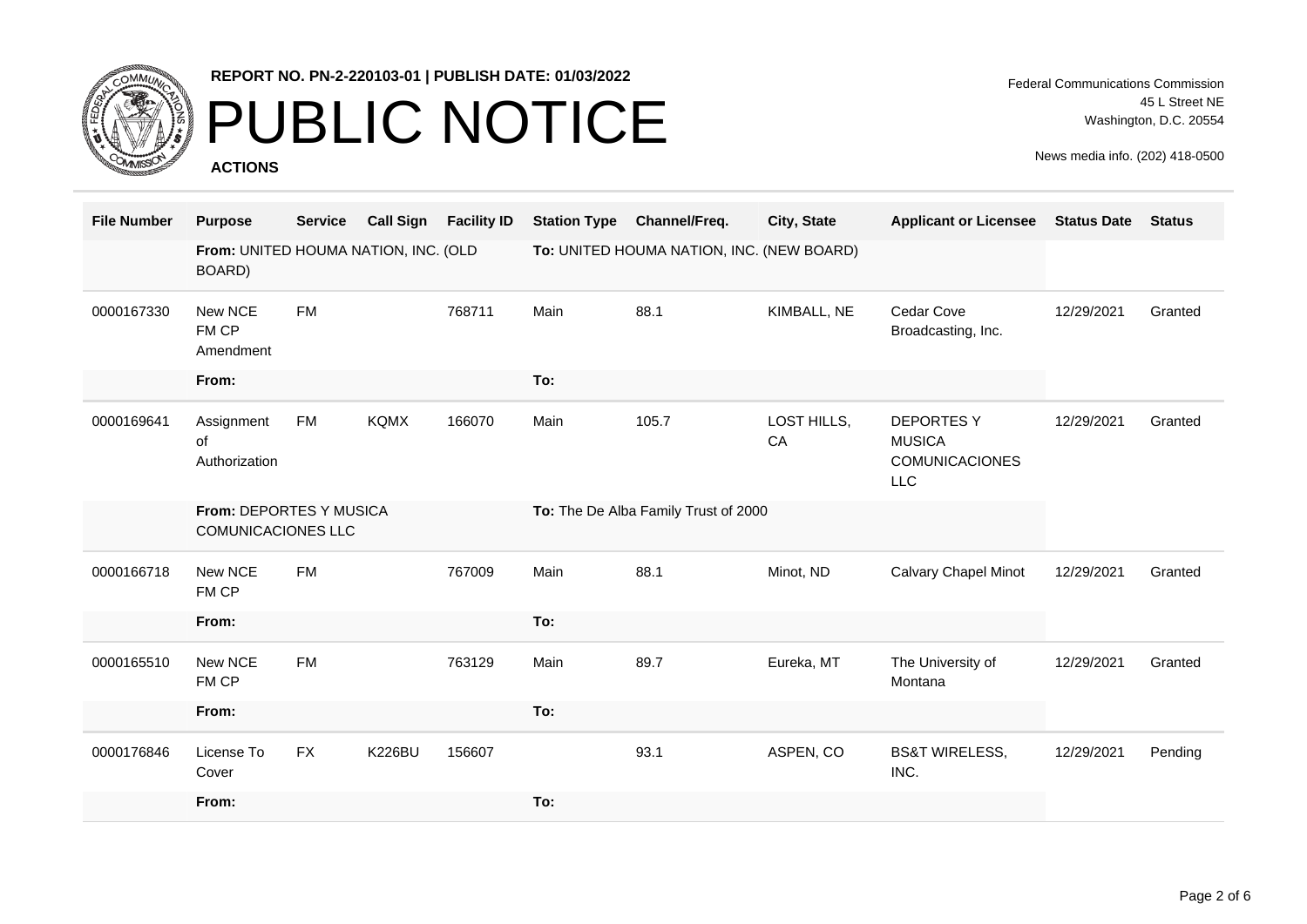

# PUBLIC NOTICE

**ACTIONS**

Federal Communications Commission 45 L Street NE Washington, D.C. 20554

| <b>File Number</b> | <b>Purpose</b>                               | <b>Service</b> | <b>Call Sign</b>         | <b>Facility ID</b> | <b>Station Type</b> | Channel/Freq.                             | City, State               | <b>Applicant or Licensee</b>                               | <b>Status Date</b> | <b>Status</b> |
|--------------------|----------------------------------------------|----------------|--------------------------|--------------------|---------------------|-------------------------------------------|---------------------------|------------------------------------------------------------|--------------------|---------------|
| 0000178114         | Cancellation                                 | <b>LPD</b>     | <b>DKAUI-</b><br>LP      | 52915              | Main                | 692.0                                     | MILILANI, HI              | WORD OF GOD<br>FELLOWSHIP, INC.                            | 12/29/2021         | Cancelled     |
|                    | From:                                        |                |                          |                    | To:                 |                                           |                           |                                                            |                    |               |
| 0000165198         | Assignment<br>of<br>Authorization            | <b>FB</b>      | KSLT-<br>FM <sub>1</sub> | 161668             |                     | 107.1                                     | RAPID CITY,<br><b>SD</b>  | <b>BETHESDA</b><br><b>CHRISTIAN</b><br><b>BROADCASTING</b> | 12/29/2021         | Granted       |
|                    | From: BETHESDA CHRISTIAN BROADCASTING        |                |                          |                    |                     | To: University of Northwestern - St. Paul |                           |                                                            |                    |               |
| 0000153414         | Assignment<br>of<br>Authorization            | AM             | <b>WARB</b>              | 23614              | Main                | 700.0                                     | DOTHAN, AL                | ALARADO MEDIA,<br><b>LLC</b>                               | 12/29/2021         | Granted       |
|                    |                                              |                |                          |                    |                     |                                           |                           |                                                            |                    |               |
|                    | From: ALARADO MEDIA, LLC                     |                |                          |                    |                     | To: Good Guys Broadcasting, LLC           |                           |                                                            |                    |               |
| 0000169299         | Assignment<br>of<br>Authorization            | AM             | <b>WEAL</b>              | 49315              | Main                | 1510.0                                    | <b>GREENSBORO</b><br>, NC | <b>TRUTH</b><br><b>BROADCASTING</b><br>CORPORATION         | 12/29/2021         | Granted       |
|                    | From: TRUTH BROADCASTING CORPORATION         |                |                          |                    |                     | To: Delmarva Educational Association      |                           |                                                            |                    |               |
| 0000165193         | Assignment<br>of<br>Authorization            | <b>FB</b>      | KLMP-<br>FM1             | 161655             |                     | 88.3                                      | RAPID CITY,<br><b>SD</b>  | <b>BETHESDA</b><br><b>CHRISTIAN</b><br><b>BROADCASTING</b> | 12/29/2021         | Granted       |
|                    | <b>From: BETHESDA CHRISTIAN BROADCASTING</b> |                |                          |                    |                     | To: University of Northwestern - St. Paul |                           |                                                            |                    |               |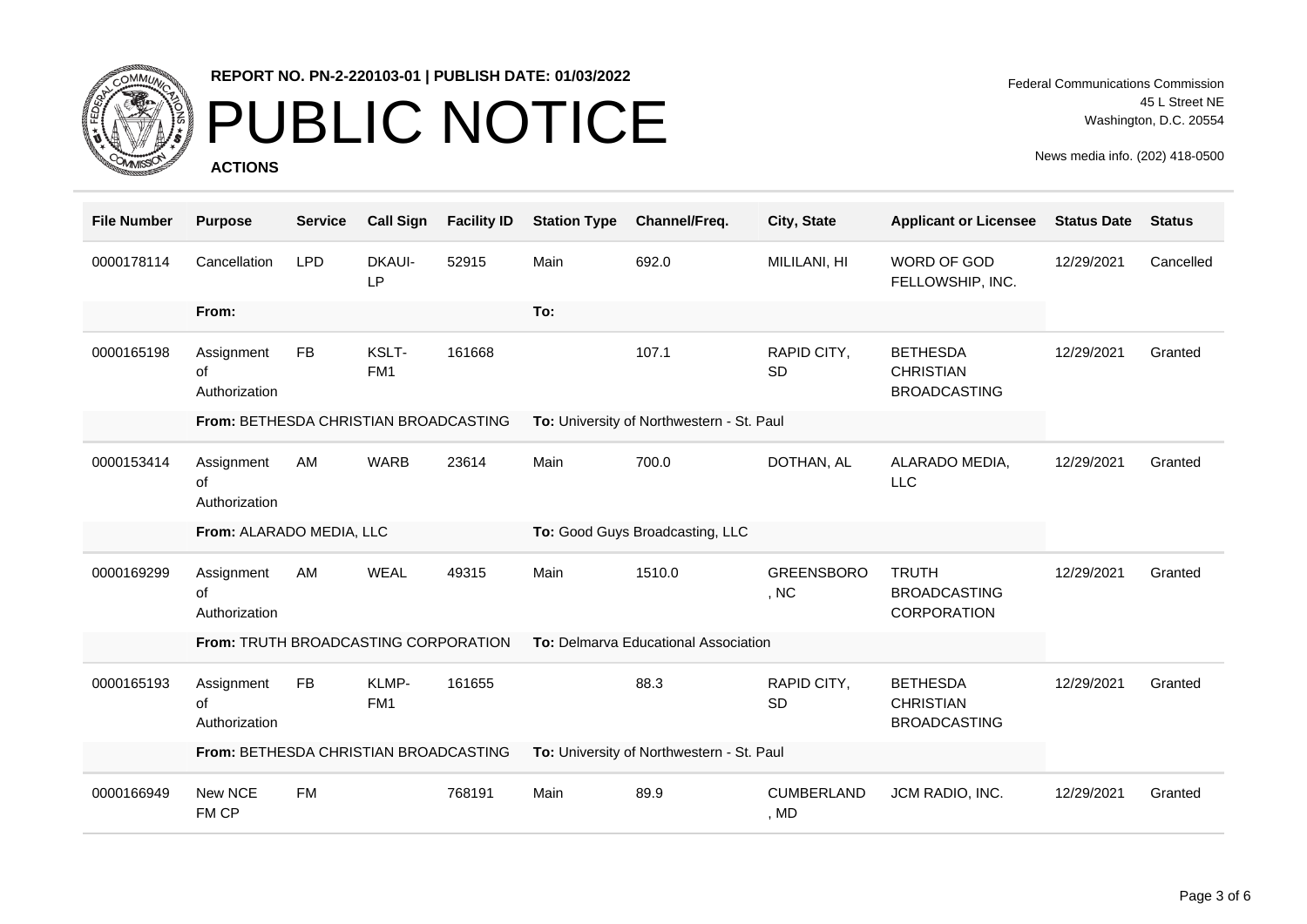

# PUBLIC NOTICE

**ACTIONS**

Federal Communications Commission 45 L Street NE Washington, D.C. 20554

| <b>File Number</b> | <b>Purpose</b>                               | <b>Service</b> | <b>Call Sign</b> | <b>Facility ID</b> | <b>Station Type</b>                        | Channel/Freq.                             | City, State                | <b>Applicant or Licensee</b>                               | <b>Status Date</b> | <b>Status</b> |  |
|--------------------|----------------------------------------------|----------------|------------------|--------------------|--------------------------------------------|-------------------------------------------|----------------------------|------------------------------------------------------------|--------------------|---------------|--|
|                    | From:                                        |                |                  |                    | To:                                        |                                           |                            |                                                            |                    |               |  |
| 0000165192         | Assignment<br>0f<br>Authorization            | FM             | <b>KSLP</b>      | 174271             | Main                                       | 90.3                                      | FORT PIERRE,<br><b>SD</b>  | <b>BETHESDA</b><br><b>CHRISTIAN</b><br><b>BROADCASTING</b> | 12/29/2021         | Granted       |  |
|                    | From: BETHESDA CHRISTIAN BROADCASTING        |                |                  |                    |                                            | To: University of Northwestern - St. Paul |                            |                                                            |                    |               |  |
| 0000165190         | Assignment<br>of<br>Authorization            | FM             | <b>KLMP</b>      | 88452              | Main                                       | 88.3                                      | RAPID CITY,<br><b>SD</b>   | <b>BETHESDA</b><br><b>CHRISTIAN</b><br><b>BROADCASTING</b> | 12/29/2021         | Granted       |  |
|                    | From: BETHESDA CHRISTIAN BROADCASTING        |                |                  |                    |                                            | To: University of Northwestern - St. Paul |                            |                                                            |                    |               |  |
| 0000165197         | Assignment<br>of<br>Authorization            | FM             | <b>KSLT</b>      | 5475               | Main                                       | 107.1                                     | SPEARFISH,<br>SD           | <b>BETHESDA</b><br><b>CHRISTIAN</b><br><b>BROADCASTING</b> | 12/29/2021         | Granted       |  |
|                    | <b>From: BETHESDA CHRISTIAN BROADCASTING</b> |                |                  |                    | To: University of Northwestern - St. Paul  |                                           |                            |                                                            |                    |               |  |
| 0000167329         | New NCE<br>FM CP<br>Amendment                | <b>FM</b>      |                  | 768782             | Main                                       | 91.7                                      | <b>LAKE GEORGE</b><br>, CO | Cedar Cove<br>Broadcasting, Inc.                           | 12/29/2021         | Granted       |  |
|                    | From:                                        |                |                  |                    | To:                                        |                                           |                            |                                                            |                    |               |  |
| 0000175376         | Assignment<br>of<br>Authorization            | <b>FM</b>      | <b>WGSW</b>      | 191567             | Main                                       | 106.9                                     | AMERICUS, GA               | Victor M. Vickers,<br>Deceased                             | 12/29/2021         | Granted       |  |
|                    | From: Victor M. Vickers, Deceased            |                |                  |                    | To: Becky Vickers, Personal Representative |                                           |                            |                                                            |                    |               |  |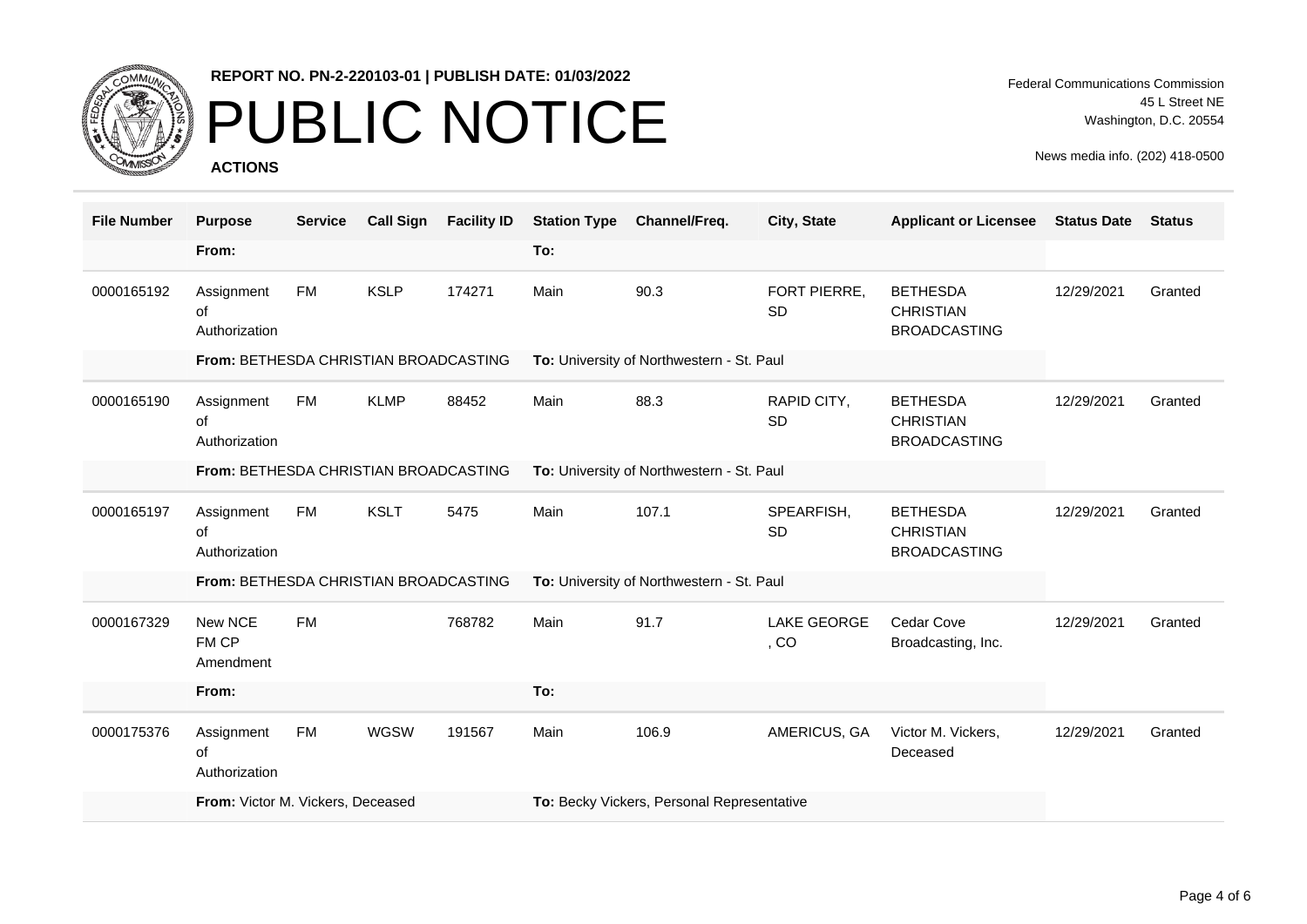

# PUBLIC NOTICE

**ACTIONS**

| <b>File Number</b> | <b>Purpose</b>                        | <b>Service</b> | <b>Call Sign</b> | <b>Facility ID</b> | <b>Station Type</b> | Channel/Freq.                   | City, State                  | <b>Applicant or Licensee</b>                | <b>Status Date</b> | <b>Status</b> |
|--------------------|---------------------------------------|----------------|------------------|--------------------|---------------------|---------------------------------|------------------------------|---------------------------------------------|--------------------|---------------|
| 0000153415         | Assignment<br>of<br>Authorization     | <b>FX</b>      | <b>W290DG</b>    | 200713             |                     | 105.9                           | DOTHAN, AL                   | ALARADO MEDIA,<br><b>LLC</b>                | 12/29/2021         | Granted       |
|                    | From: ALARADO MEDIA, LLC              |                |                  |                    |                     | To: Good Guys Broadcasting, LLC |                              |                                             |                    |               |
| 0000165722         | New NCE<br>FM CP                      | <b>FM</b>      |                  | 762651             | Main                | 90.3                            | <b>ROUND</b><br>MOUNTAIN, NV | RADIO GOLDFIELD<br><b>BROADCASTING INC.</b> | 12/29/2021         | Granted       |
|                    | From:                                 |                |                  |                    | To:                 |                                 |                              |                                             |                    |               |
| 0000166619         | New NCE<br>FM CP                      | <b>FM</b>      |                  | 762995             | Main                | 91.1                            | West Glendive,<br><b>MT</b>  | Montana State<br>University - Billings      | 12/29/2021         | Granted       |
|                    | From:                                 |                |                  |                    | To:                 |                                 |                              |                                             |                    |               |
| 0000163532         | Assignment<br>of<br>Authorization     | AM             | <b>KGAY</b>      | 14056              | Main                | 1270.0                          | <b>THOUSAND</b><br>PALMS, CA | Sunnylands<br>Broadcasting, L.L.C.          | 12/29/2021         | Granted       |
|                    | From: Sunnylands Broadcasting, L.L.C. |                |                  |                    | To: KGAY PSP        |                                 |                              |                                             |                    |               |
| 0000166295         | New NCE<br>FM CP                      | <b>FM</b>      |                  | 765897             | Main                | 90.5                            | MATEWAN, WV                  | <b>WFGH Amateur Radio</b><br>Club, Inc.     | 12/29/2021         | Granted       |
|                    | From:                                 |                |                  |                    | To:                 |                                 |                              |                                             |                    |               |
| 0000167304         | New NCE<br>FM CP                      | <b>FM</b>      |                  | 762136             | Main                | 89.5                            | KEARNEY, NE                  | <b>Bible Broadcasting</b><br>Network, Inc.  | 12/29/2021         | Granted       |
|                    | From:                                 |                |                  |                    | To:                 |                                 |                              |                                             |                    |               |